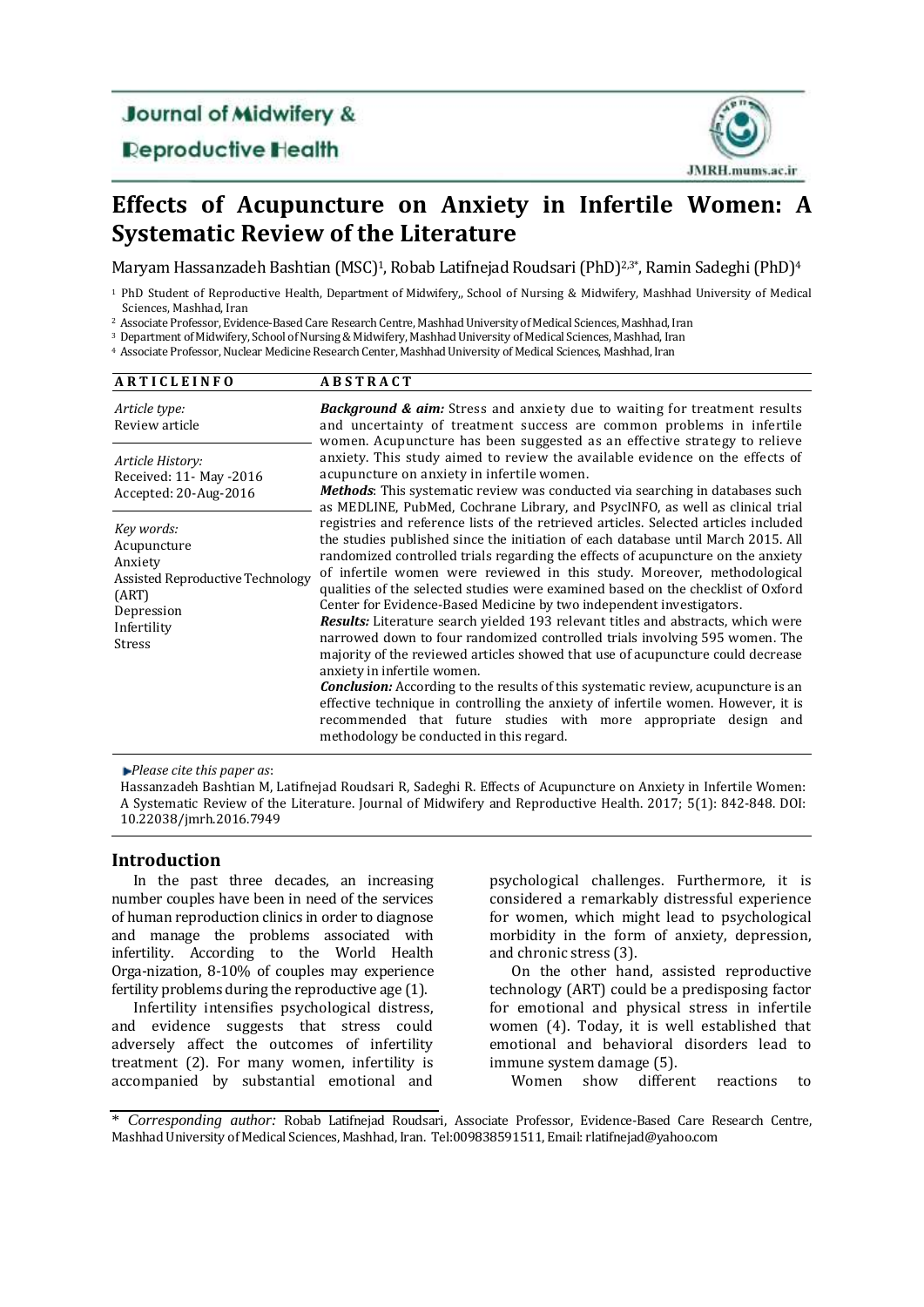ineffe-ctive pregnancy attempts; such examples are disappoi-ntment, annoyance, and significant psychological distress. Emotional responses to infertility have been associated with feelings of grief, depression, anxiety or chronic stress, which adversely affect the hypothalamicpituitary axis and even the possibility of a successful pregnancy following in-vitro fertilization [\(6\)](#page-5-2). In-vitro fertilization (IVF) has been shown to be a stress-causing procedure, giving rise to anxiety in most of the cases. Moreover, waiting for treatment results and uncertainty of success may appear as other sources of stress, anxiety, and even depressive symptoms in infertile women (1).

Considering the significant emotional and financial stress associated with IVF, many women are in search of alternative therapies to diminish stress and achieve higher IVF success rates [\(7\)](#page-5-3). Currently, various psychological interventions are implemented for individuals who are under emotional pressure regarding their response to infertility or subfertility treatments. These interventions are mostly focused on particular therapeutic approaches, such as psychodynamicanalytic interventions, mind/body-oriented rela-xation, cognitive-behavioral therapies, training and education, and online counseling [\(6\)](#page-5-2).

Acupuncture and traditional Chinese medicine have been widely used as a key remedy for mental disorders since 1100 BC (1). The first reports on the application of acupuncture in infertility treatment were published during 1960s [\(8\)](#page-5-4). According to statistics, anxiety and depression are prevalent disorders in female populations, with the incidence twice higher compared to male populations. Management of these psychological disorders is rather complex considering the high prevalence rates and medication side effects.

In this regard, evidence supports the effectti-veness of acupuncture to overcome the limitations of current therapeutic approaches [\(9\)](#page-5-5). Use of acupuncture in the treatment of psychological disorders has been on a rising trend, and several studies have denoted the reduction of anxiety level following acupuncture (1, 10, 11).

Previous studies have investigated the possi-bility of alleviating anxiety and stress through sympathoinhibitory exclusivity and impact on β-endorphin levels [\(12,](#page-5-6) 13). Furthermore, evidence suggests that acupuncture could remarkably improve debilitated immune functions in anxious women, while diminishing increased immune parameters (e.g., superoxide anion levels and lymphoproliferation) (5).

According to the literature, acupuncture enhances IVF outcome through four feasible mechanisms, including the adjustment of neuro-endocrinological factors, increasing blood flow to the uterus and ovaries, modulation of cytokines, and alleviating stress, anxiety, and depression (14, [15\)](#page-5-7).

In this regard, findings of So et al. were indicative of decreased anxiety levels in both study groups receiving real and placebo acupuncture (16). However, in another study by Isoyama et al., mean score of Hamilton Anxiety Rating Scale after a tentative period was significantly lower in the experimental group compared to the control group (1). In a research by Balk et al., women who received an acupuncture treatment regimen had lower stress scores before and after embryo transfer compared to other subjects [\(17\)](#page-5-8).

With this background in mind, a systematic review is required in order to reconcile these contradictory findings. This study aimed to investigate the effects of acupuncture on anxiety in infertile women receiving ART.

## **Materials and Methods**

This systematic review was conducted via searching in databases such as MEDLINE, PubMed, Cochrane Library, and PsycINFO, as well as clinical trial registries (clinicaltrials.gov) and reference lists. Related articles that were published since the initiation of each database until March 2015 were included in this study. Keywords and medical subject headings used in the literature search were as follows: acupuncture AND infertility AND (depression OR anxiety OR stress).

Titles and abstracts of all the retrieved articles were reviewed, and relevant studies were obtained in full text. Inclusion criteria were randomized controlled trials and studies published in English. Reference lists of the eligible articles were reviewed for replication.

We also carried out a forward citation searching in the selected articles via Google Scholar, and studies using acupuncture in cases with IVF or intracytoplasmic sperm insemination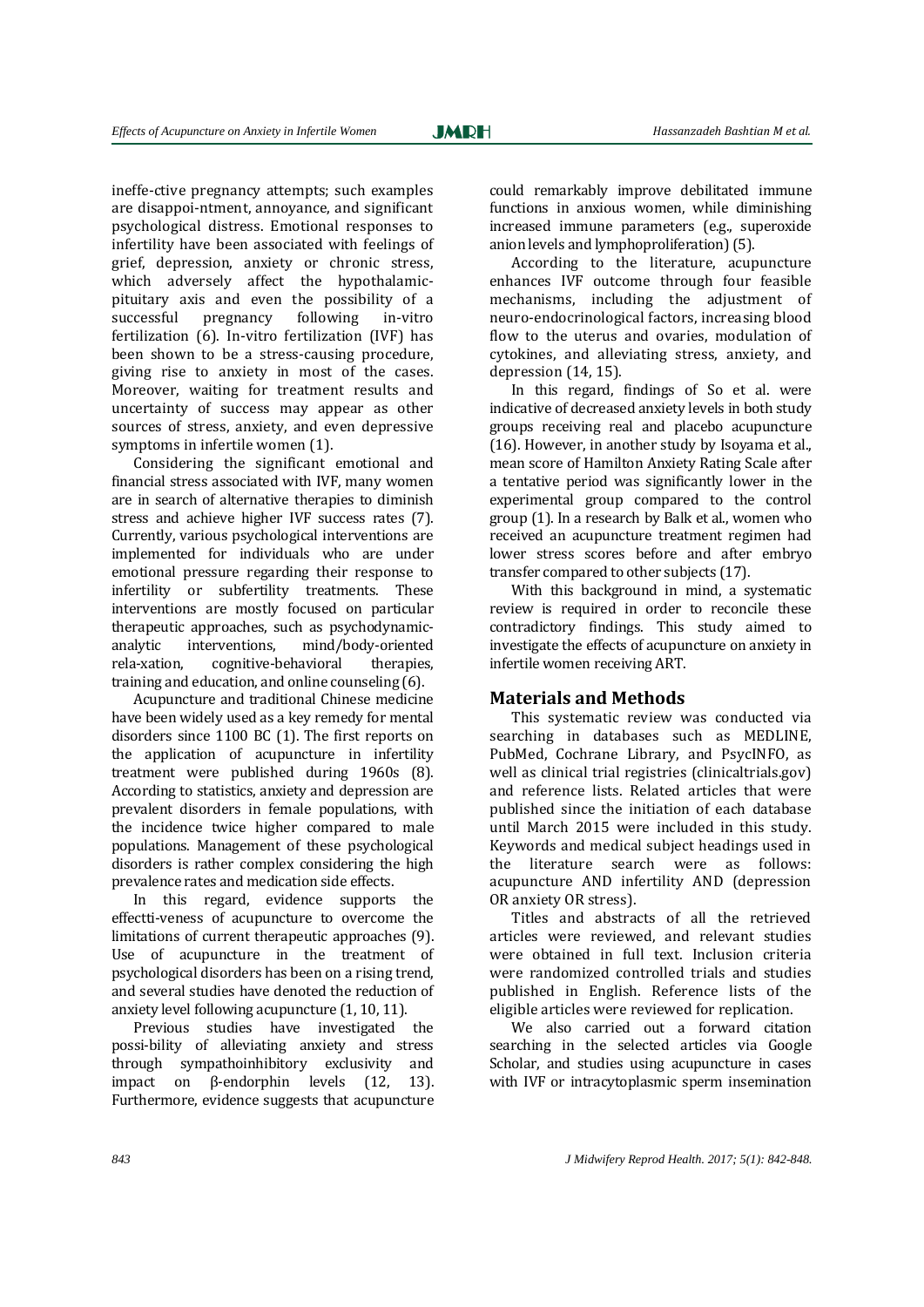**JMDH** 



were included in this review. Process of article selection is illustrated in Figure 1 (18).

Figure 1. PRISMA flow diagram of systematic literature review

Two reviewers independently assessed each article in order to determine their eligibility. All randomized controlled trials performed to investigate the effects of acupuncture on the anxiety of infertile women were included in this study. For the trials to be qualified, data on the final outcome of anxiety level were extracted, as obtained based on Spielberger's State-Trait Anxiety Inventory (STAI) [\(8\)](#page-5-4), shortened version of the 20-item STAI (10 items) [\(6\)](#page-5-2), Hamilton Anxiety Scale (HAS) (1), and the Chinese version of STAI questionnaire (16).

One investigator abstracted the details regarding the author(s), year of study, rando-mization, interventions, follow-ups and results, while the second investigator reviewed the obtained data in terms of accuracy. Any disagreement in this process was evaluated based on the expert opinion of the third resear-cher. In addition, possible duplicate publications were conferred.Quality of the selected articles was assessed based on the checklist of Oxford Center for Evidence-Based Medicine (19), which consists of four main

sections, as follows: 1) randomized assignment of patients to treatment groups and similarity of groups at the beginning of the trial, 2) additional treatments and intention-to-treat analysis, 3) placebo or sham treatment, and 4) statement of the results. Results of the quality assessment of the selected studies are presented in Table 1.

In one of the selected articles, anxiety level was considered as the outcome measure (1). In two other studies, in addition to anxiety level, other outcome measures were evaluated, including overall pregnancy rate, implantation rate, clinical pregnancy rate, ongoing pregnancy rate, live birth rate, endometrial and subendometrial vascularity, cortisol concentration (16), perceived stress using the fertility problem inventory, and infertility self-efficacy based on the infertility self-efficacy scale [\(6\)](#page-5-2). Moreover, outcome measures were not clarified in one study, while the authors noted factors such as pregnancy rate, anxiety level, and personal differences in optimism and pessimism using the Life Orientation Test Revised (LOT-R) [\(8\)](#page-5-4).

### **Results**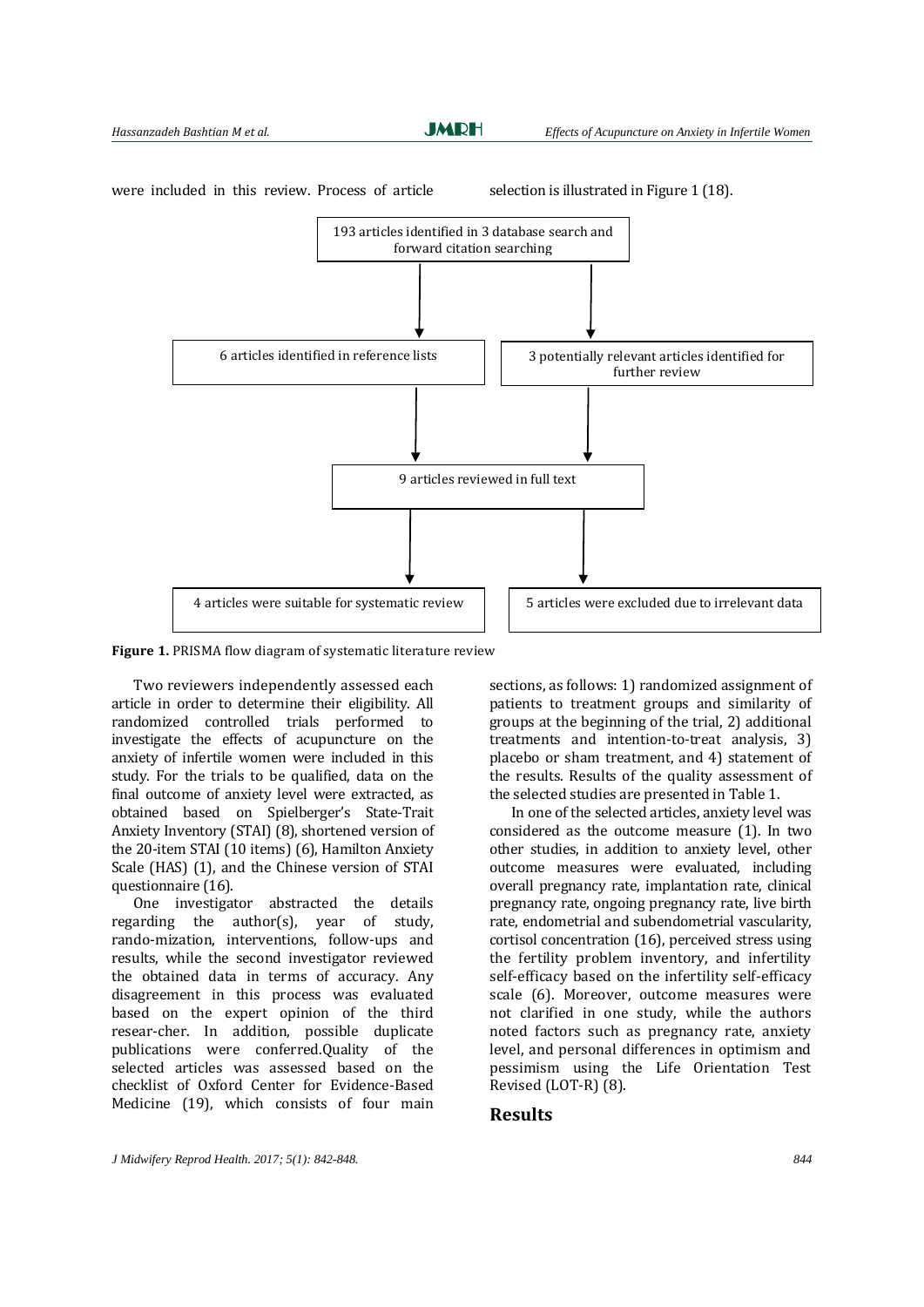**JMDH** 

Diagram of the retrieved articles in this systematic review is depicted in Figure 1. In total, 193 studies were found in the first literature search, which seemed to be pote-ntially relevant to the study subject. However, 190 articles with irrelevant subjects were eliminated after the screening of the titles and/or abstracts. The remaining articles (n=9) were obtained in full text and assessed in depth. Among the selected studies, four randomized controlled trials conducted on a total of 595 participants met the inclusion criteria of this review (1, [6,](#page-5-2) [8,](#page-5-4) 16).

#### Table 1. Quality Assessment of the Included Studies

| Study                                                                                                                                                   | Impact of acupuncture on<br>in-vitro fertilization<br>outcomes                                                                                                                                 | Effect of acupuncture on<br>psychosocial outcomes of<br>women with infertility: A<br>pilot randomized<br>controlled trial                | Effect of acupuncture on<br>symptoms of anxiety in<br>women undergoing in-<br>vitro fertilization: A<br>prospective randomized<br>controlled study                                | A randomized double-<br>blind comparison of real<br>and placebo acupuncture<br>in IVF treatment                                                                                          |
|---------------------------------------------------------------------------------------------------------------------------------------------------------|------------------------------------------------------------------------------------------------------------------------------------------------------------------------------------------------|------------------------------------------------------------------------------------------------------------------------------------------|-----------------------------------------------------------------------------------------------------------------------------------------------------------------------------------|------------------------------------------------------------------------------------------------------------------------------------------------------------------------------------------|
| Authors (year)                                                                                                                                          | Domar AD et al. (2008)                                                                                                                                                                         | Smith CA et al. (2011)                                                                                                                   | Isoyama D et al. (2012)                                                                                                                                                           | So EW et al. (2009)                                                                                                                                                                      |
| 1a. Was the assignment of patients<br>to treatments<br>randomized?(Yes/No/Unclear)                                                                      | Yes                                                                                                                                                                                            | Yes                                                                                                                                      | Yes                                                                                                                                                                               | Yes                                                                                                                                                                                      |
| 2a. Were the groups similar at the<br>start of the trial?<br>(Yes/No/Unclear)                                                                           | <b>Yes</b>                                                                                                                                                                                     | Yes                                                                                                                                      | Yes                                                                                                                                                                               | Yes                                                                                                                                                                                      |
| 1b. Aside from the allocated<br>treatment, were the groups<br>treated equally?<br>(Yes/No/Unclear)                                                      | Yes, this study assessed<br>positive $\beta$ hCG or<br>pregnancy rates,<br>determined anxiety level,<br>and presented relaxation<br>techniques for two<br>groups (acupuncture and<br>placebo). | N <sub>o</sub>                                                                                                                           | N <sub>o</sub>                                                                                                                                                                    | Yes, this study assessed<br>pregnancy rates and<br>determined general<br>anxiety in two groups.                                                                                          |
| 2b. Were all the patients entering<br>the trial accounted for? Were they<br>analyzed in the groups to which<br>they were<br>randomized?(Yes/No/Unclear) | Intention-to-treat: Not<br>reported Lost to follow-<br>up: 2.6%                                                                                                                                | Intention-to-treat: Yes<br>Lost to follow-up: 6.25%                                                                                      | Intention-to-treat: No Lost<br>to follow-up: No                                                                                                                                   | Intention-to-treat: Yes<br>Lost to follow-up: No                                                                                                                                         |
| 3. Were measures objective or<br>were the patients and clinicians<br>blinded to treatments?<br>(Yes/No/Unclear)                                         | Yes                                                                                                                                                                                            | Yes                                                                                                                                      | Yes                                                                                                                                                                               | Yes                                                                                                                                                                                      |
| 4. What were the results?                                                                                                                               | Acupuncture group<br>reported significantly<br>lower anxiety levels after<br>embryo transfer<br>compared to the control<br>group                                                               | Lower anxiety levels (MD:<br>2.54; 95% CI: 5.95-0.86;<br>$P=0.008$ ) in the<br>acupuncture group<br>compared to the wait-list<br>control | Mean HAS score after a<br>four-week experimental<br>period was significantly<br>lower in the test group<br>compared to the control<br>group (19.4±3.2 vs.<br>24.4±4.2; P=0.0008). | Reduction of the anxiety<br>level was observed<br>following real and placebo<br>acupuncture although<br>there was no significant<br>difference in the changes<br>between the two groups. |

In the reviewed studies, acupuncture points were selected in accordance with the guidelines of traditional Chinese medicine or based on specific traditional characteristics and previ-ously published protocols (1[, 6,](#page-5-2) 16[, 20\)](#page-5-9).

In two articles, anxiety level was assessed as an item on the side [\(8,](#page-5-4) 16), and evaluation of anxiety was performed based on Spielberger's STAI in two studies [\(6,](#page-5-2) [8\)](#page-5-4). Moreover, one study used HAS (1), and another research by Shek was performed based on the state-trait anxiety questionnaire (16). In two studies, 95% confidence interval (CI) was considered for reporting the results regarding the

anxiety level (1[, 6\)](#page-5-2).

In one study, the difference in the anxiety level before and after intervention in the real acupuncture group was reported to be 1.18±4.9, while it was 1.28±5.67 in the sham acupuncture group (P=0.468). However, no statistically significant differences were observed in the changes of anxiety level between these groups (16). In another article, relative risk of anxiety in the control and acupuncture group was determined at 4.77 (95% CI: 1.61-14.14) (P=0.0004). In other words, risk of anxiety was 4.77 times higher in subjects of the control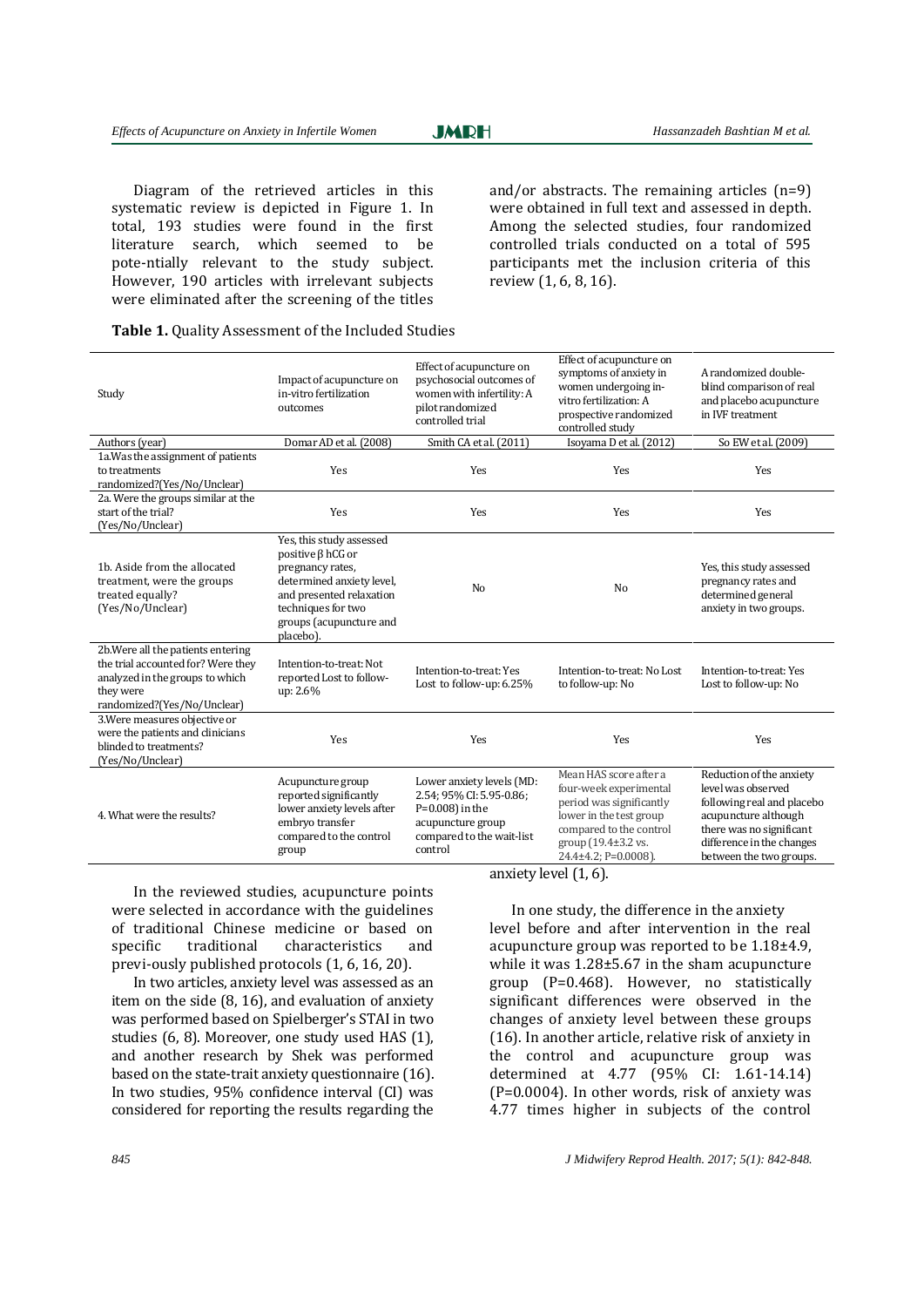group (1).

In the study by Smith et al. (2011), a nonsignificant difference of -2.54 (95% CI: -5.95-0.86) (P=0.083) was reported between the two groups in terms of anxiety level. However, anxiety was found to be less prominent in the acupuncture group compared to the control group [\(6\)](#page-5-2). In the fourth article, the results were indicative of the lower anxiety level after embryo transfer in the experimental group compared to the control group (P=0.015) [\(8\)](#page-5-4). In general, findings of the reviewed studies suggested that acupuncture could effectively reduce anxiety in infertile women. Timing of acupuncture intervention was variable in the reviewed trials. In the study by Domar et al. (2009), duration of acupuncture was 25 min after embryo transfer [\(8\)](#page-5-4), while in the research by Isoyama et al. (2012), needles remained in the acupuncture points for about 25 min (1). In the studies conducted by Smith et al. (2011) [\(6\)](#page-5-2) and so et al. (2009), duration of acupuncture was reported to be 45 and 25 min, respectively before and after embryo transfer (16).

It is also noteworthy that in two studies, the researchers used traditional Chinese medicine diagnosis and intention‐to‐treat analysis [\(6,1](#page-5-2)6).

#### **Discussion**

To the extent of our knowledge, this is the first systematic review on the effects of acupuncture on infertility-related anxiety. According to our findings, acupuncture could be an effective strategy to alleviate stress and anxiety in infertile women.

The relationship between stress and infertility forms a vicious cycle. Social stigmatization, low self-esteem, unmet reproductive potential of sexual relationship, physical and mental burden of treatment, and lack of control over treatment outcomes are among the major contributing factors to psychological distress in couples receiving infertility treatment. Effectiveness of acupuncture in decreasing anxiety and stress could be attributed to its sympathoinhibitory properties, as well as its influence on endorphin levels (21).

In the trials assessed by Grant et al. (2014), which evaluated mental and emotional health during IVF treatment, acupuncture resulted in various positive outcomes, including the alle-viation of anxiety and stress, reducing social and relationship concerns, and enhanced psychological coping [\(22\)](#page-6-0), which is in line with the results of the present review.

In the guidelines of traditional Chinese medicine, numerous syndromes have been noted to cause infertility. For instance, infertility could be induced by organ shortage, which is known as "Yin deficiency" (liver and kidney) or "Yang deficiency" (spleen and kidney). The liver supplies the blood and "reproductive essence", and kidneys supply the "Qi". Therefore, any dysfunction or incon-sistency in each of these organs may lead to the imbalance of other body systems. Such failure in organ function causes endocrine discontinuity in the body, thereby leading to overall hormonal disproportion.

Some other syndromes associated with infertility are referred to as "stagnant Qi" (Qi stagnation) and "blood stasis". In these syndromes, despite normal hormonal balance, absence of circulation leads to inconceivable conception.

Blood stasis is found in the form of endometriosis in female body, and the endsyndrome is known as "damp heat" or "dampness in the lower burner." This syndrome mainly interferes with the functioning of internal organs and is similar to inflammation. Therefore, proper management of the damp-heat syndrome is essential to the correction of reproductive functions and sexual performance [\(23\)](#page-6-1).

According to traditional Chinese medicine, crossing acupoints of the kidney, spleen, liver channels, and SP6 play a pivotal role in female infertility. As such, strengthening of the kidney and liver is possible through needling SP6, SP8, SP10, ST29, and ST36, which ultimately attune the Qi and blood perfusion to the uterus. However, the exact direction of blood perfusion to the uterus remains unclear. Other significant acupoints are LR3 and L1, also known as the "four gates", which prevent liver Qi stagnation and relax the mind. Furthermore, PC6 and GV20 are the acupoints considered to be involved in the alleviation of stress and anxiety (24).

In the study by So et al. (2009), the most common diagnoses based on the traditional Chinese medicine were spleen and kidney deficiency, liver Qi stagnation, and blood stasis. Therefore, the selected acupoints were suitable to the diagnoses of the majority of patients (16). On the other hand, common acupoints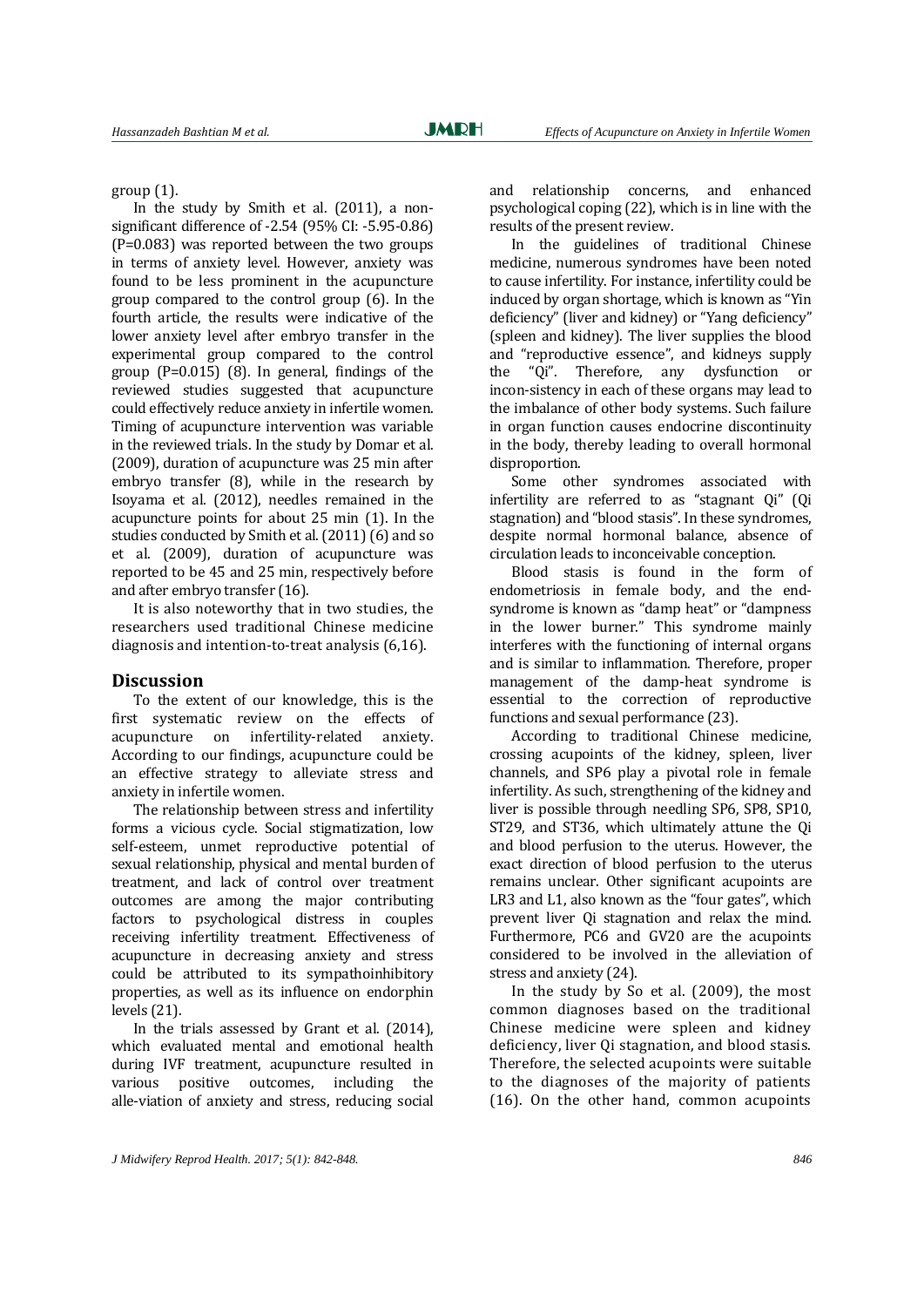used in the study by Smith et al. (2011) were in the kidney and chest, which is similar to the studies conducted by Neiguan (PC6), Jiansi (PC5), Tongli (HT5), and Shenmen (HT7) [\(6\)](#page-5-2).

In the present review, we only investigated randomized controlled trials, and other lowquality evidence was excluded. One of the limitations of this systematic review was the use of different statistical instruments to measure the anxiety level in various studies; therefore, we could not perform a meta-analysis. Another shortcoming was the number of acupuncture sessions and differences of acupoints in the reviewed studies, which might have affected the outcomes of acupuncture with regard to anxiety level.

# **Conclusion**

According to the results of this review, acupuncture could be effective in the management of anxiety in infertile women. However, it is recommended that future studies with more appropriate designs be conducted in this regard. Moreover, timing of acupuncture in terms of embryo transfer must be considered in future trials.

#### **Conflicts of interest**

Authors declared no conflicts of interest.

#### **References**

- <span id="page-5-0"></span>1. Isoyama D, Cordts EB, de Carvalho WD, Matsumura ST, Barbosa CP. Effect of acupuncture on symptoms of anxiety in women undergoing in vitro fertilisation: a prospective randomised controlled study. Acupuncture in Medicine. 2012; 30(2):85-88.
- 2. Mosalanejad L, Parandavar N, Gholami M, Abdollahifard S. Increasing and decreasing factors of hope in infertile women with failure in infertility treatment: a phenomenology study. Iranian Journal of Reproductive Biomedicine. 2014; 12(2):117-124.
- <span id="page-5-1"></span>3. de Lacey S, Smith C. Acupuncture and infertility treatment: is there more to the outcome for women than pregnancy? Medical Acupuncture. 2013; 25(3):195-199.
- <span id="page-5-2"></span>4. Coyle M, Smith C. A survey comparing TCM diagnosis, health status and medical diagnosis in women undergoing assisted reproduction. Acupuncture in Medicine. 2005; 23(2):62-69.
- 5. Arranz L, Guayerbas N, Siboni L, De la Fuente M. Effect of acupuncture treatment on the immune function impairment found inanxious women. The American Journal of Chinese Medicine. 2007; 35(1):35-51.
- <span id="page-5-3"></span>6. Smith CA, Ussher JM, Perz J, Carmady B, de Lacey S. The effect of acupuncture on psychosocial outcomes for women experiencing infertility: a pilot randomizedcontrolled trial. The Journal of Alternative and Complementary Medicine. 2011; 17(10):923-930.
- <span id="page-5-4"></span>7. Anderson B, Rosenthal L. Acupuncture and in vitro fertilization: critique of the evidence and application to clinical practice. Complementary Therapies in Clinical Practice. 2013; 19(1):1-5.
- <span id="page-5-5"></span>8. Domar AD, Meshay I, Kelliher J, Alper M, Powers RD. The impact of acupuncture on in vitro fertilization outcome. Fertility and Sterility. 2009; 91(3):723-726.
- 9. Sniezek DP, Siddiqui IJ. Acupuncture for treating anxiety and depression in women: a clinical systematic review. Medical Acupuncture. 2013; 25(3):164-172.
- <span id="page-5-6"></span>10. Stener-Victorin E, Holm G, Janson PO, Gustafson D, Waern M. Acupuncture and physical exercise for affective symptoms and health-related quality of life in polycystic ovary syndrome: secondary analysis from a randomized controlled trial. BMC Complementary and Alternative Medicine. 2013; 13(1):131.
- 11. Chen A. An introduction to sequential electric acupuncture (SEA) in the treatment of stress related physical and mental disorders. Acupuncture & Electro-therapeutics Research. 1992; 17(4):273-283.
- 12. Tao DJ. Research on the reduction of anxiety and depression with acupuncture. American Journal of Acupuncture. 1993; 21(4):327-329.
- <span id="page-5-7"></span>13. Anderson BJ, Haimovici F, Ginsburg ES, Schust DJ, Wayne PM. In vitro fertilization and acupuncture: clinical efficacy and mechanistic basis. Alternative Therapies in Health and Medicine. 2007; 13(3):38-48.
- <span id="page-5-8"></span>14. Huang DM, Huang GY, Lu FE, Stefan D, Andreas N, Robert G. Acupuncture for infertility: is it an effective therapy? Chinese Journal of Integrative Medicine. 2011; 17(5):386-395.
- 15. So EW, Ng EH, Wong YY, Lau EY, Yeung WS, Ho PC. A randomized double blind comparison of real and placebo acupuncture in IVF treatment. Human Reproduction. 2009; 24(2):341-348.
- 16. Balk J, Catov J, Horn B, Gecsi K, Wakim A. The relationship between perceived stress, acupuncture, and pregnancy rates among IVF patients: a pilot study. Complementary Therapies in Clinical Practice. 2010; 16(3):154-157.
- 17. Systematic Reviews and Meta-Analyses. PRISMA guidelines. Available at: URL: http://www.prismastatement.org; 2014.
- <span id="page-5-9"></span>18. Critical apprasial for therapy articles. University of Oxford. Available at: URL: http://www.cebm.net/wpcontent/uploads/2014/0 4/RCT\_Appraisal\_sheets\_2005\_English.doc; 2005.

*847 J Midwifery Reprod Health. 2017; 5(1): 842-848.*